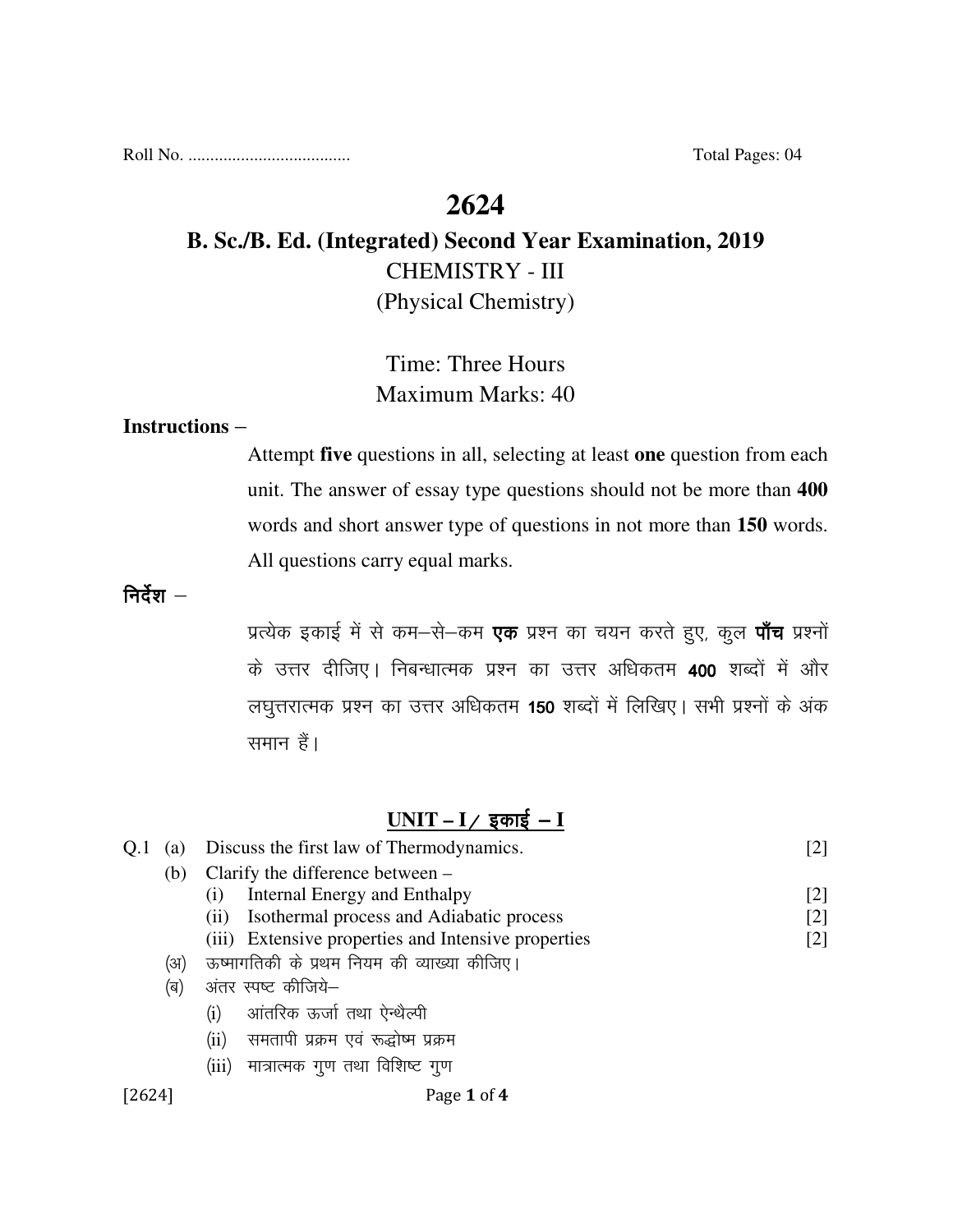#### $OR$  / अथवा

- (a) Define Hess's law of constant heat. Explain its different applications. [4]
- (b) Define standard heat of reaction. Derive integrated Kirchhoff's equation for heat of reaction.  $[4]$
- (अ) रिथर ऊष्मा का हैस का नियम परिभाषित कीजिए। इसके विभिन्न अनुप्रयोगों को समझाइये।
- (ब) मानक अभिक्रिया ऊष्मा को परिभाषित कीजिये। अभिक्रिया ऊष्मा के लिये समाकलित किरचॉफ समीकरण की व्युत्पत्ति कीजिए।

## $UNIT - II /$  इकाई  $- II$

- Q.2 (a) What do you understand by Entropy of any process? Calculate the effect of temperature and pressure on Entropy. [2+4=6]
	- (b) Prove that there is an increase in the entropy of mixture obtained by mixing two or more than two ideal gases. [2]
	- (अ) किसी प्रक्रम की ऐन्ट्रॉपी से आप क्या समझते हैं? ऐन्ट्रॉपी पर ताप एवं दाब के प्रभाव की गणना कीजिए।
	- (ब) सिद्ध कीजिए कि दो या दो से अधिक आदर्श गैसों के मिलने पर मिश्रण की ऐन्ट्रॉपी में वृद्धि होती है ।

### $OR$  / अथवा

- (a) Discuss the second law of thermodynamics with the help of Carnot cycle. [2]
- (b) What do you understand by Gibb's free energy? Derive Gibb's Helmholtz equation. Discuss its two uses. [6] [6]
- (अ) कार्नो चक्र की सहायता से ऊष्मागतिकी के द्वितीय नियम की व्याख्या कीजिए।
- (ब) किस मुक्त ऊर्जा से आप क्या समझते हैं? गिब्स हेल्महोल्ट्ज समीकरण व्युत्पन्न कीजिए। इसके दो उपयोगों की विवेचना कीजिए।

## <u>UNIT – III / इकाई – III</u>

- Q.3 (a) Write Kohlrausch's law and discuss it. What is the relation between equivalent ionic conductance and transport member? [4]
	- (b) Write short note on conductometric titration. [4]
	- (अ) कोलराऊश के नियम को लिखिए तथा इसकी व्याख्या कीजिए। तुल्यांकी आयनी चालकता एवं गमनांक के मध्य क्या संबन्ध है?
	- (ब) चालकतामापी अनुमापन पर संक्षिप्त टिप्पणी लिखिए।

### $OR$  / अथवा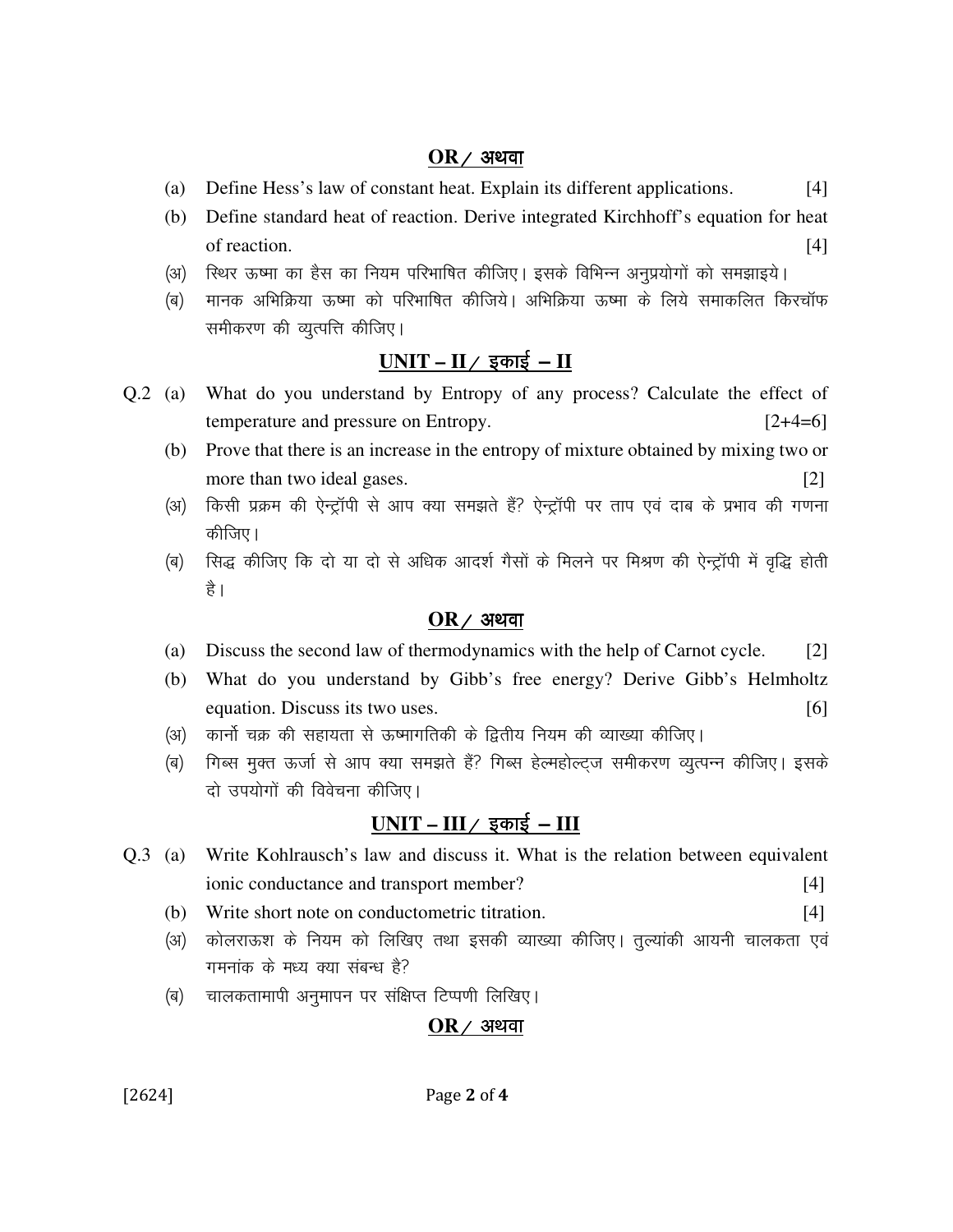- (a) Explain the following with reason  $[2 \times 4=8]$ 
	- (i) There is a decrease in the specific conductivity of an electrolyte with dilution whereas an increase in equivalent conductance.
- (ii) The value of conductance ratio  $\frac{\lambda}{\lambda_0}$  for weak electrolytes is equal to degree of dissociation but not for strong electrolytes.
	- (iii) For conductance measurement of any electrolyte, alternating current (AC) is used not the Direct Current (DC)
	- (iv) In the conductometric titration of HCl and KOH, initially conductance decreases and after end point it increases.
	- (अ) निम्नलिखित को कारण देकर समझाइये
		- (i) तनुता के साथ विद्युत अपघट्य की विशिष्ट चालकता में कमी होती है, जबकि तुल्यांकी चालकता में वृद्धि होती है।
- (ii) चालकता अनुपात  $\frac{\lambda}{\lambda_0}$  का मान दुर्बल अपघट्यों के लिये उनके वियोजन की मात्रा के तुल्य है परन्तु प्रबल अपघट्यों के लिये नहीं।
	- (iii) किसी अपघट्य की चालकता मापन के लिये प्रत्यावर्ती धारा (AC) का प्रयोग किया जाता है परन्तु दिष्ट धारा (DC) का नहीं।
	- (iv) HCl तथा KOH के चालकता अनुमापन में प्रारंभ में चालकता में कमी आती है तथा अंतिम बिन्दू के पश्चात वृद्धि होती है।

### $UNIT - IV /$  इकाई - IV

- Q.4 (a) What is reference electrode? Explain the functioning of Calomel Electrode. [4]
	- (b) How will you determine the pH of a given solution by using hydrogen electrode? For pH determination of any solution following cell is formed by joining quinhydrone electrode with calomel electrode. Its Electromotive force (EMF) at  $25^{\circ}$ C is 0.2620 V [4]

 $Hg, Hg_2Cl_{2(S)}$ ; KClsat.sol.  $\parallel H^+$ (unknown); Q, QH<sub>2</sub>, Pt

If  $E_{(H^+, Q, QH_2)}^0 = 0.6996$  V then determine the pH of the solution.  $E_{\text{calomel}} = 0.2415$ V

- (अ) संदर्भ इलेक्ट्रोड क्या है? केलोमल इलेक्ट्रोड की कार्यप्रणाली समझाइये।
- (ब) हाइड्रोजन इलेक्ट्रोड प्रयुक्त करते हुए किसी दिए गए विलयन की pH कैसे ज्ञात करोगे? किसी विलयन का pH ज्ञात करने में क्विनहाइड्रोन को केलोमल इलेक्ट्रोड से जोड़कर निम्न सेल बनाया गया। जिसका  $25^{\circ}$ C पर विद्युत वाहक बल  $0.2620$  V पाया गया।

 $Hg, Hg_2Cl_{2(S)}$ ; KCl<sub>sat</sub>.sol. || H<sup>+</sup>(अज्ञात); Q, QH<sub>2</sub>, Pt

यदि  $\rm E_{(H^{+},Q_{Q}H_{2})}^{0}=0.6996~V$  हो, तो विलयन का pH ज्ञात करो। $\rm E_{\ddot{\pi}$ लोमल =  $0.2415V$